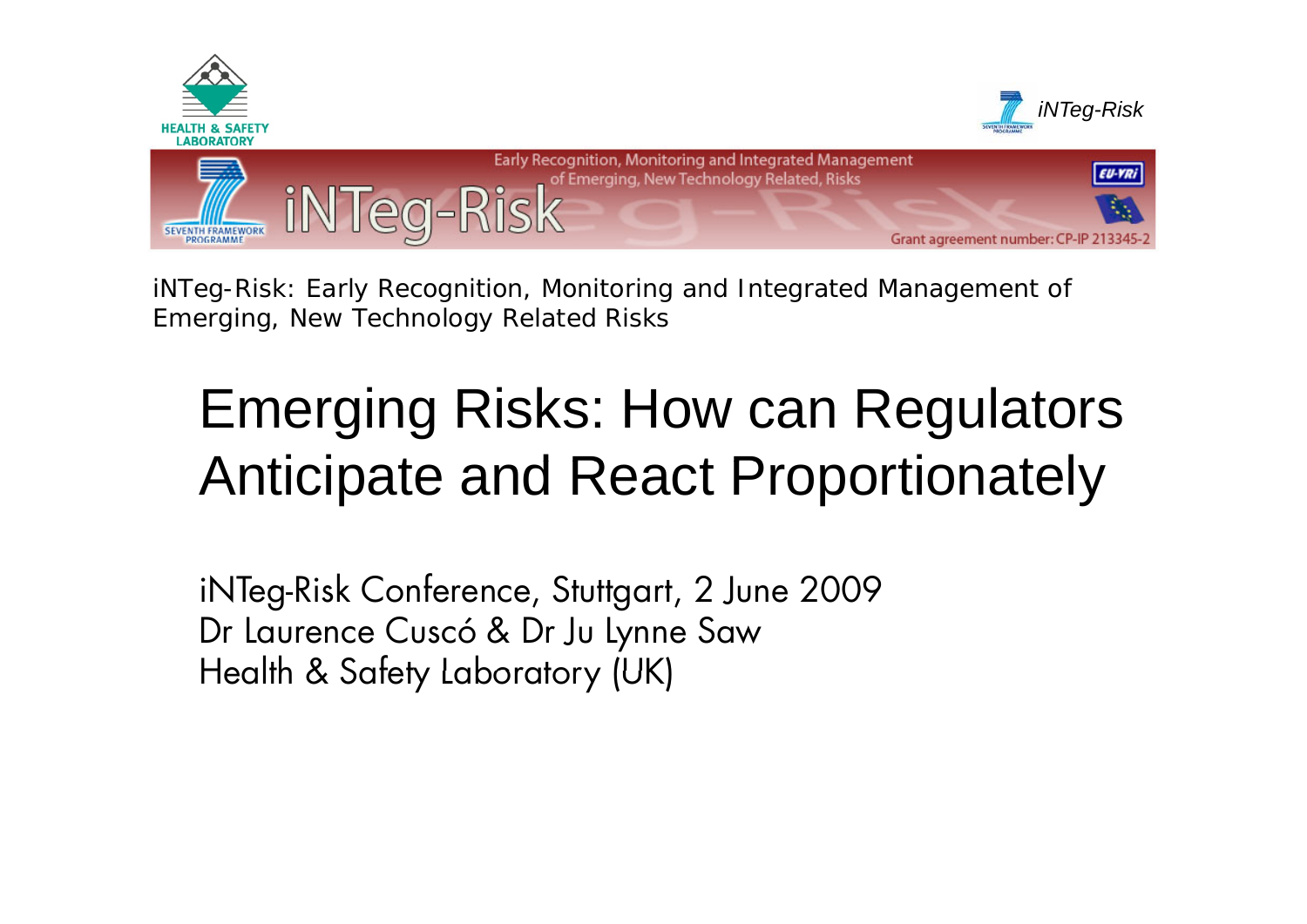



- $\triangleright$  Regulators' mission
- $\triangleright$  Emerging risks
	- Horizon scanning
	- Key drivers
- $\triangleright$  "Case studies" on hot topics by HSL for HSE
	- Carbon Capture & Storage
	- The Hydrogen Economy
	- Nanotechnology
	- Sustainability
- $\triangleright$  Incident investigations the importance of learning from past events

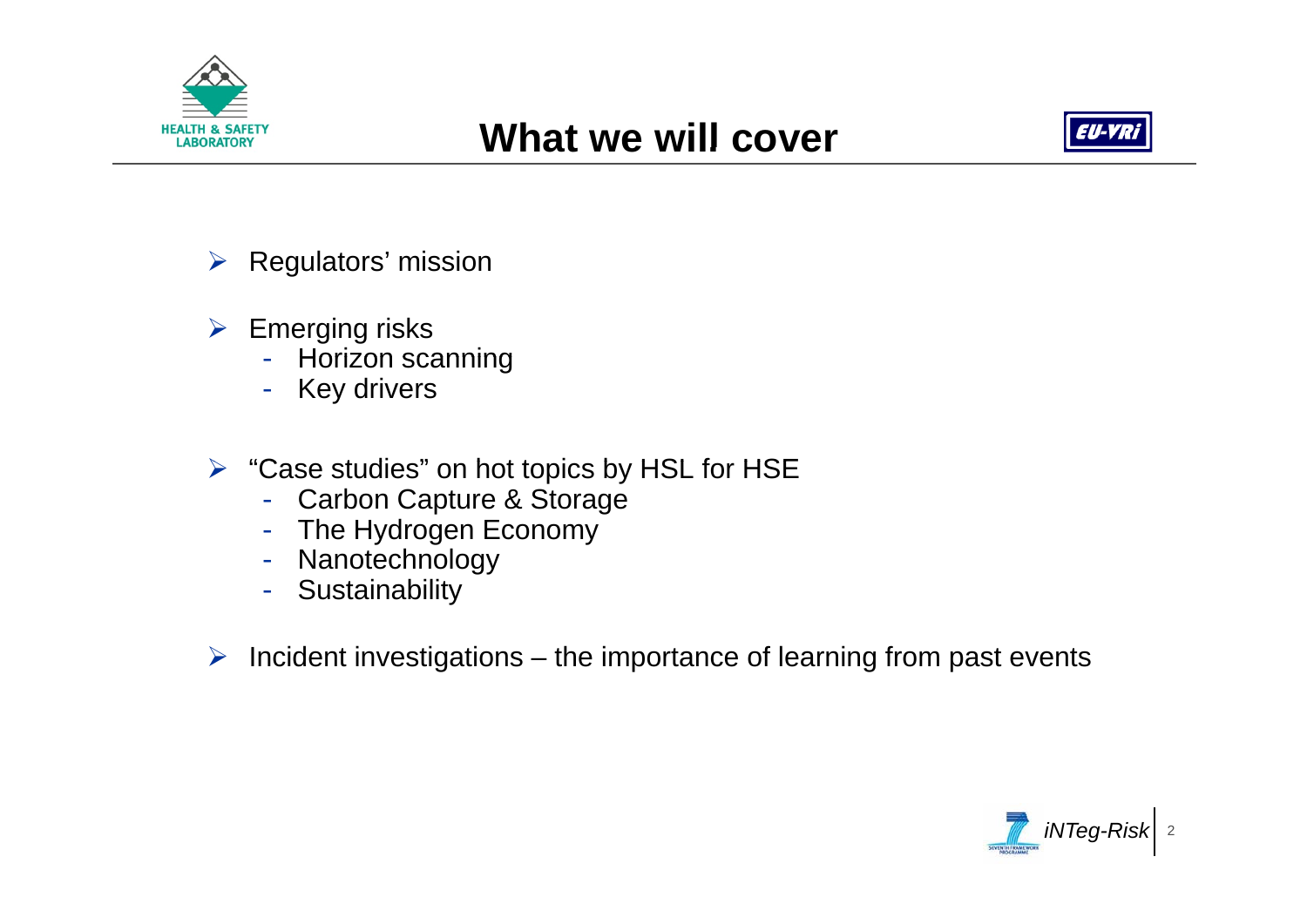



- ¾ Prevent death, injury and ill health to those at work and those affected by work activities
- ¾Lead health & safety system



- $\triangleright$  Formulate and provide strategic direction
- ¾ In partnership with dutyholders, scan horizon for new/ emerging issues and risks
- ¾Alert dutyholders to any emerging issues and risks

**http://www.hse.gov.uk/horizons/index.htm**

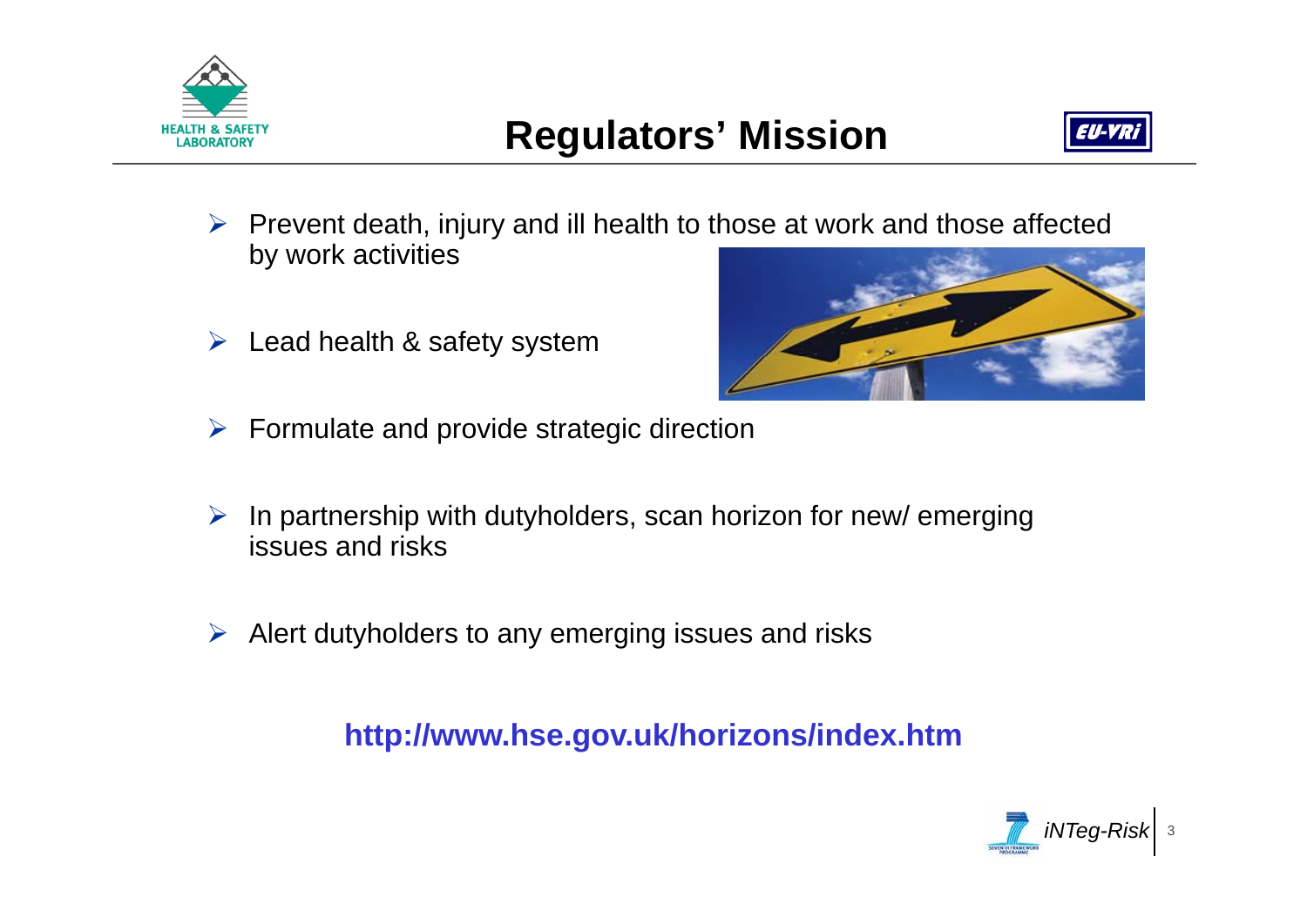

## **Emerging Risks: Scanning the Horizon**





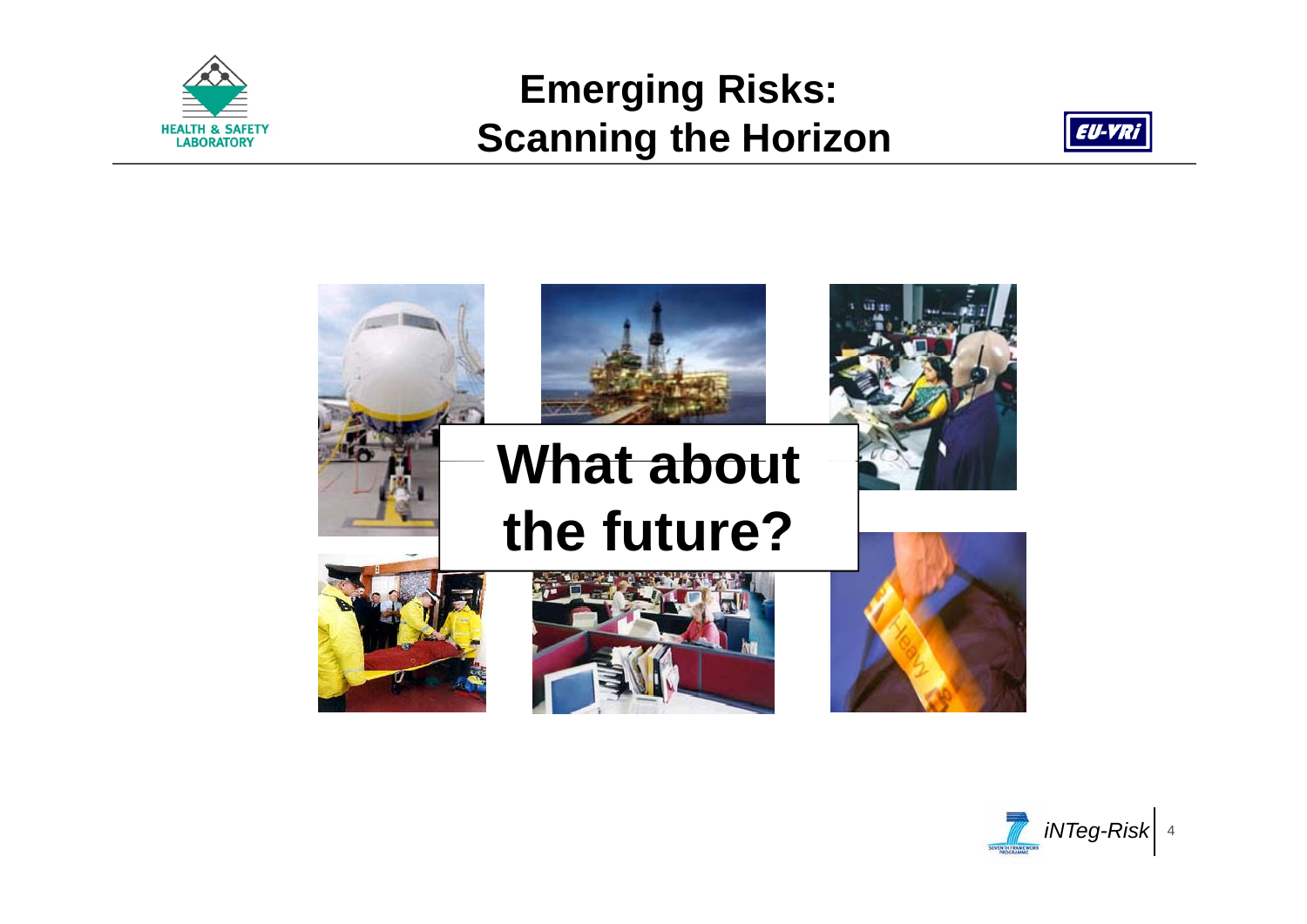



"…the **systematic examination of potential threats, opportunities and likely future developments**, including (but not restricted to) those at the margins of current thinking and planning. Horizon scanning may explore novel and unexpected issues as well as persistent problems or trends."

*Definition of Chief Scientific Adviser's Committee,* 

*September 2004*

**"Looking Ahead – Looking Across"**

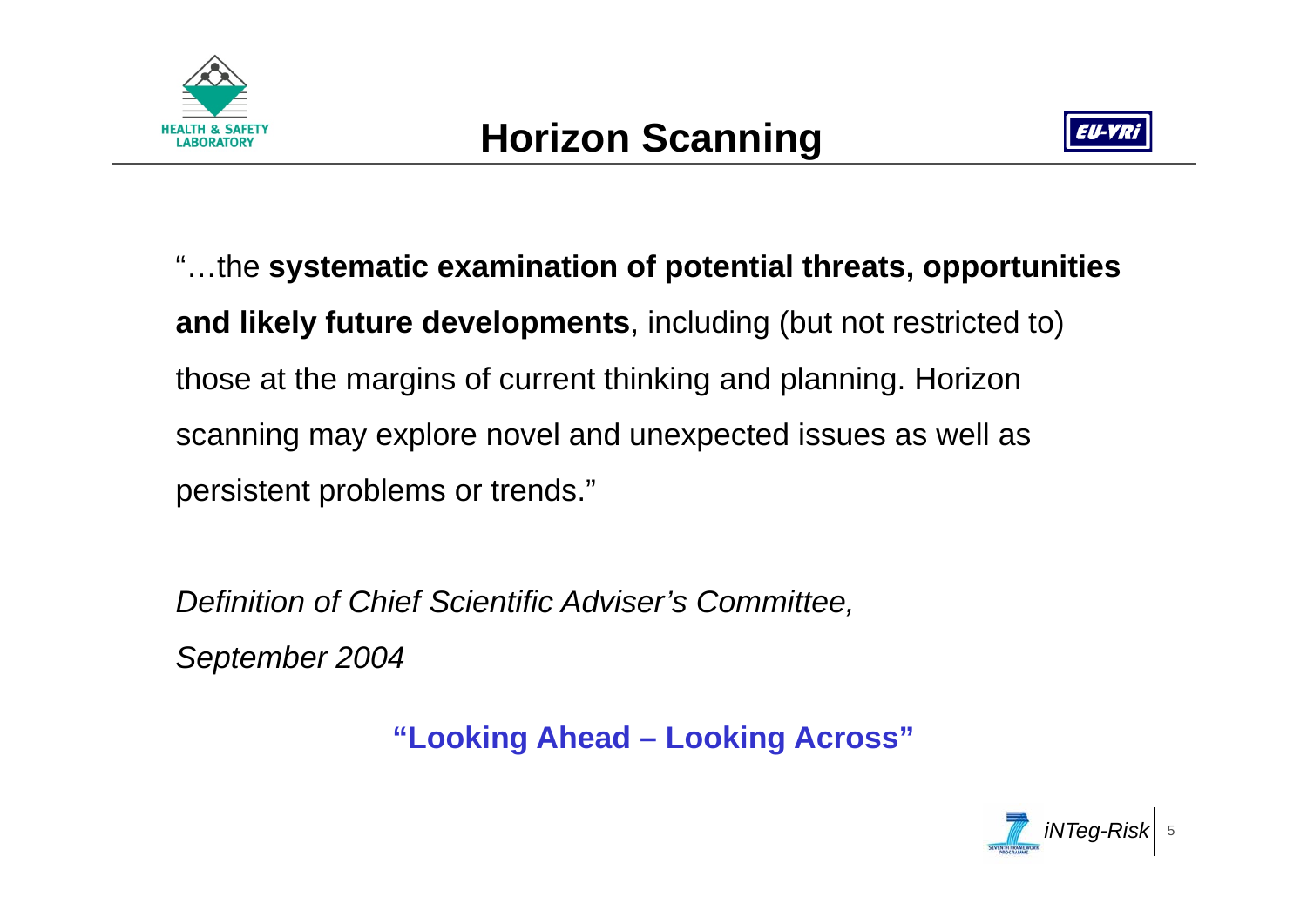



#### To:

 $\triangleright$  inform strategic thinking, planning and target setting;

 $\triangleright$  assist in formulation and delivery of HSE's strategic programmes.

#### By:

¾ systematically **anticipating, identifying and preparing for changing, new, emerging risks in workplaces and work activities**, which may appear on a 3-10 year horizon.

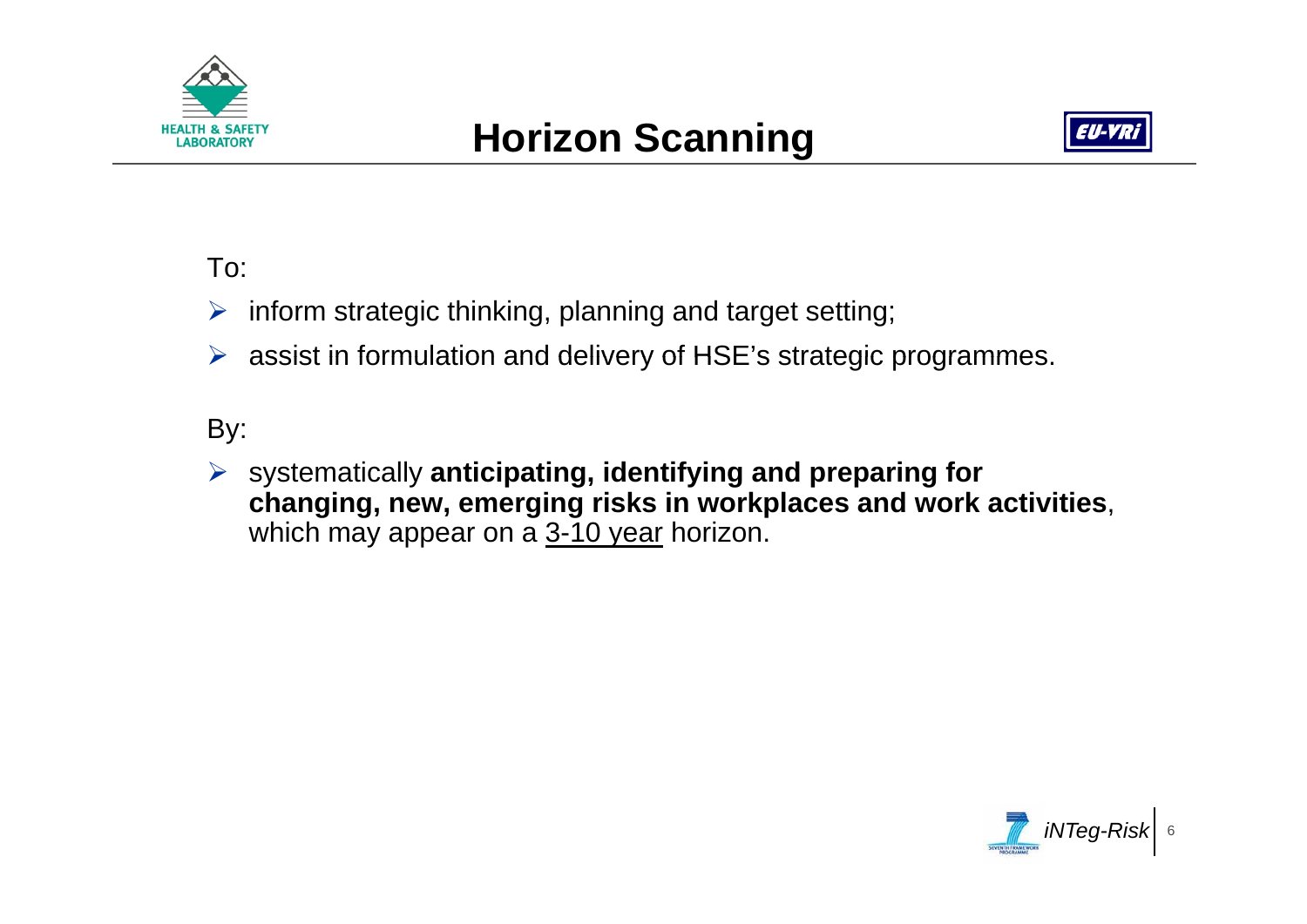



- $\triangleright$  Science and technology
- $\triangleright$  The workplace and working practices
- $\triangleright$  Socio-economic trends that affect the labour market
- $\triangleright$  Trends in public attitudes towards risk
- ¾ Political agenda
- ¾Developments in the European Union
- ¾International developments (globalisation)

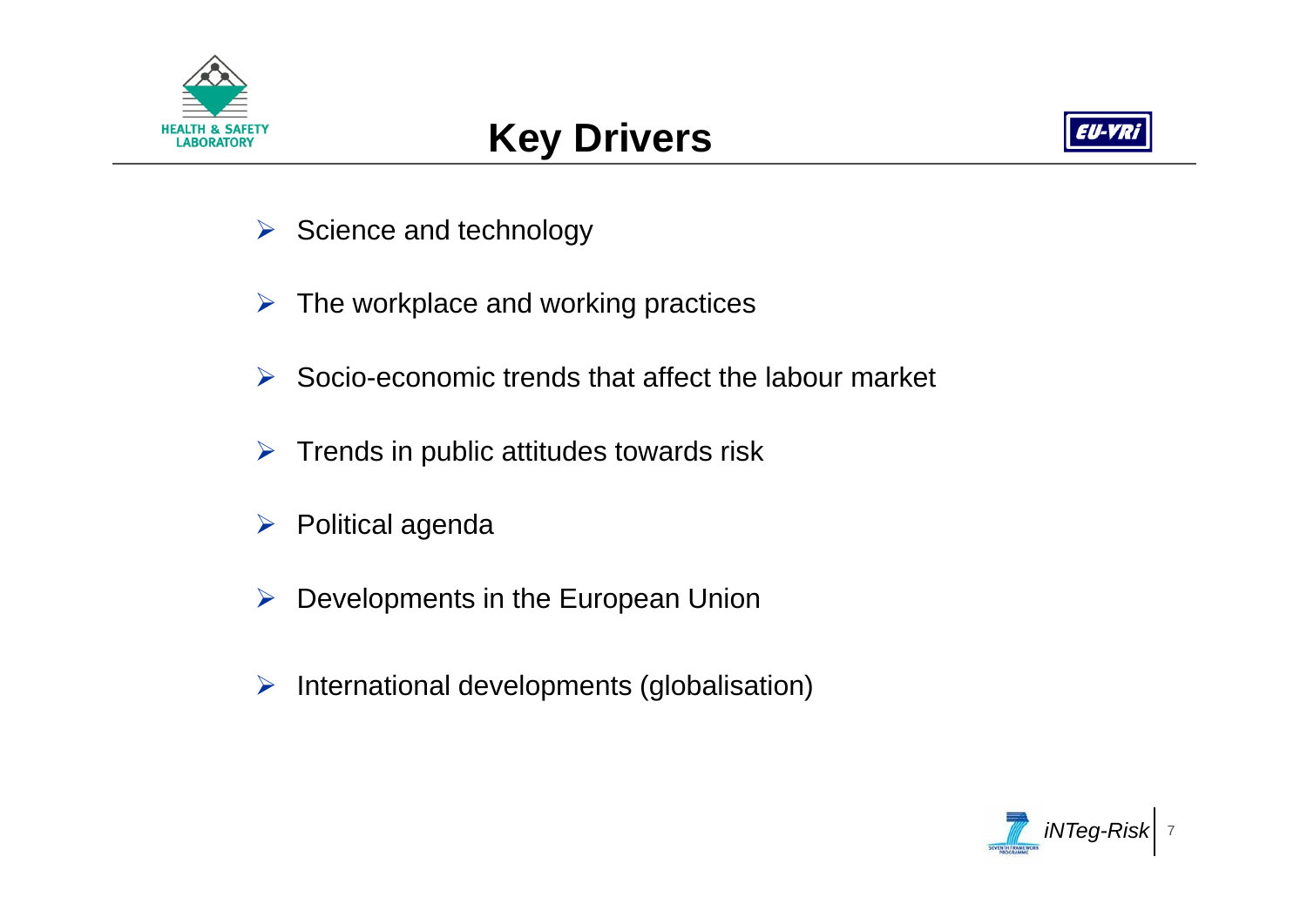



#### **The Risk Assessment Process**

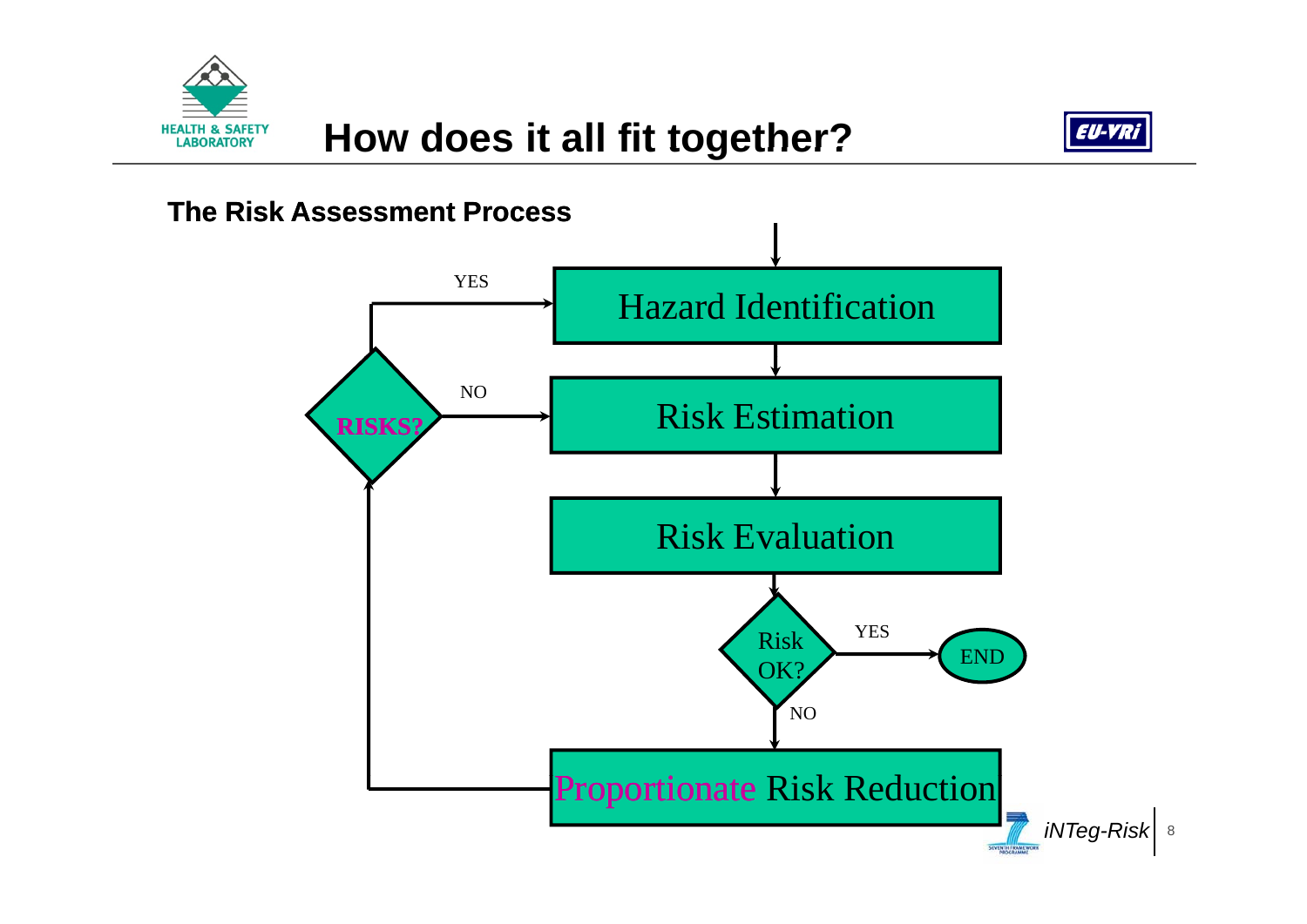

# **Hot Topics**



- ¾ $\triangleright$  CO<sub>2</sub> Capture & Storage  $\triangleright$  Nanotechnology
- ¾Complex Working Practices
- ¾Cyber Security
- ¾**Demographics**
- $\blacktriangleright$  $\triangleright$  Flexible Working Patterns  $\triangleright$
- ¾Future of Keyboards
- ¾Gene Therapy
- $\blacktriangleright$ Human Performance Enhancement
- ¾Hydrogen Economy **Acknowledge Sustainability**
- 
- ¾ New & Emerging Pests
- ¾**Obesity**
- ¾Pervasive Computing
- $\triangleright$  Rapid Manufacturing
- ¾Recycling
- ¾Robotics
- ¾Solvents Directive
- 
- ¾TeraHertz Technology

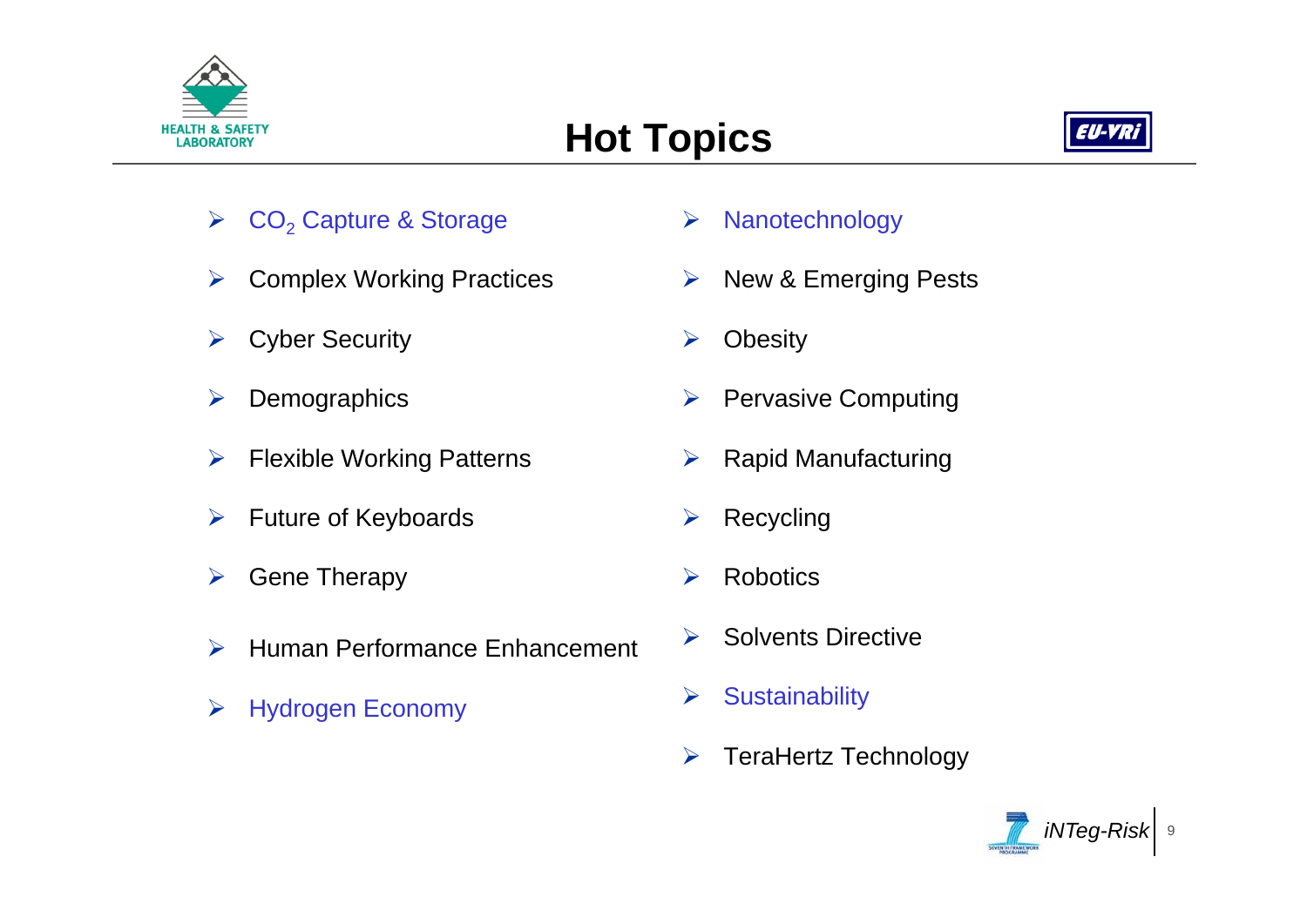

## **Carbon Capture & Storage**







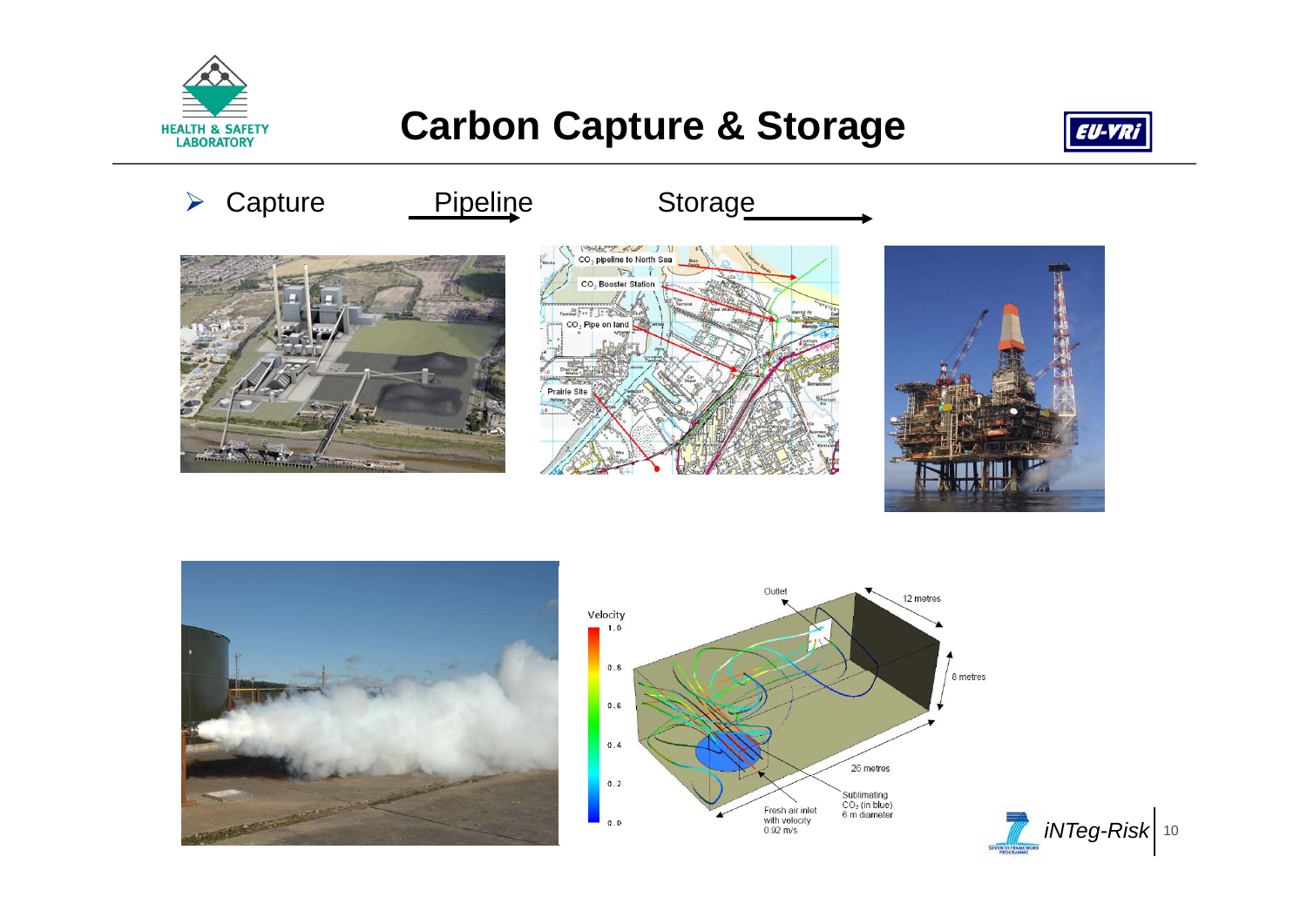

# **Hydrogen Economy**



- **Combustion or Fuel Cells**  $\blacktriangleright$
- > Vehicular and Stationary<br>Applications (CHP)
- $\triangleright$  H<sub>2</sub> Generation
- > Storage (High Pressure,<br>Adsorption)
- **Distribution**  $\blacktriangleright$
- **Public Perception**  $\blacktriangleright$



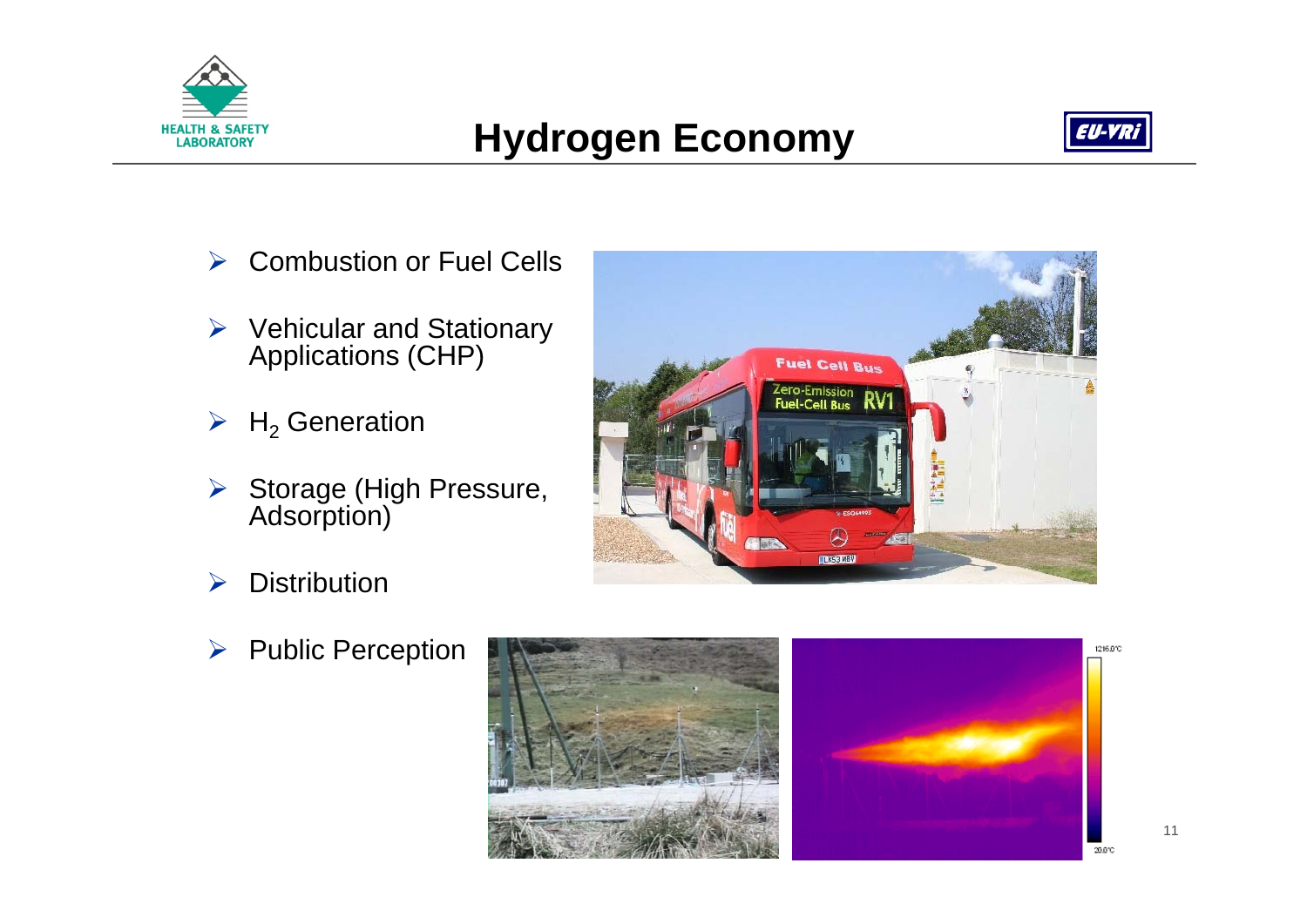

# **Hydrogen Research**



- ¾ HySafe
	- EC Network of Excellence
	- -Safety of H2 as an "Energy Carrier"



- $\triangleright$  HYPER
	- -Installation permitting guidance
	- -Stationary Fuel Cell applications



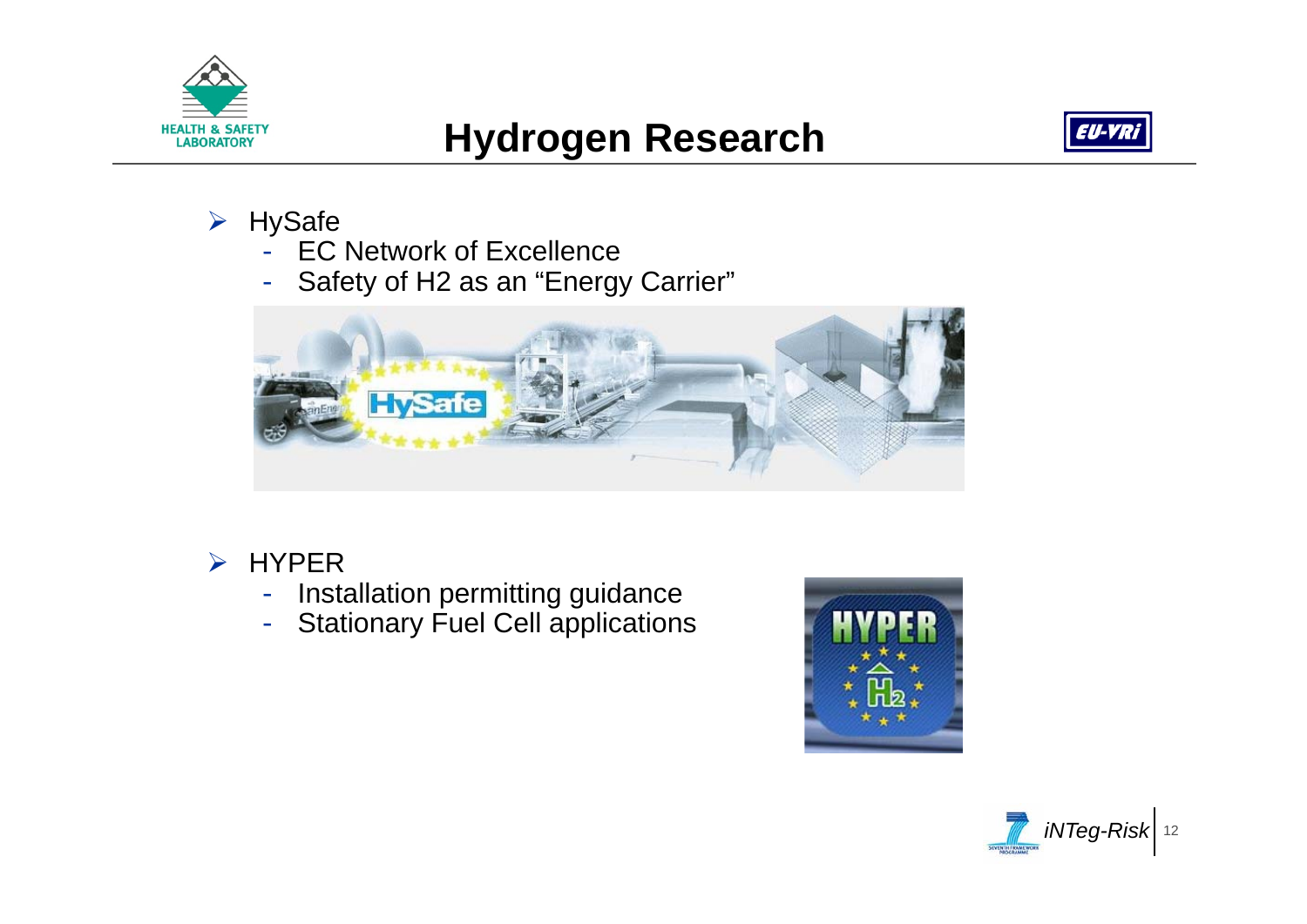



- $\triangleright$  Sources of Nanoparticulates
	- Ambient (Combustion Products)
	- Inadvertent Generation (e.g. Welding Fumes)
	- Engineered (Carbon Nanotubes, Titanium Dioxide, Silver)
- ¾ UK Model for Assessing and Managing Risk
	- National Research Co-ordination Group Established
	- Metrology, Exposure, Human Health, Environmental, Social and Economic Aspects
	- Members from Government, Industry and Academia

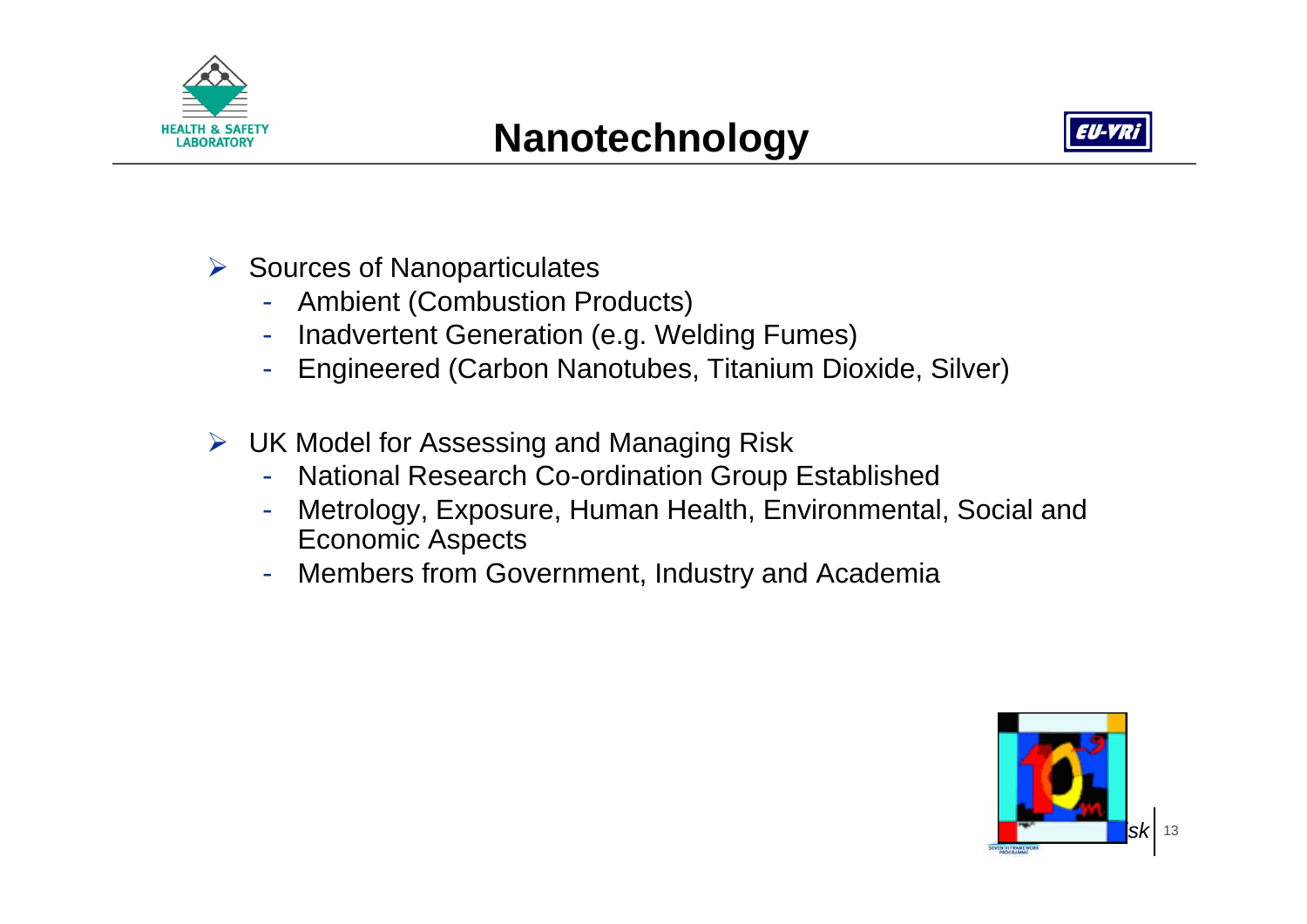



- ¾ NANOSH
	- Particle characterisation, workplace exposure assessment
	- Research labs and Universities
- $\blacktriangleright$  Nanosafe2
	- Standards, regulations and societal implications
- ¾ NOSH Consortium
	- Nanoparticle aerosols
	- Generate, measure and evaluate protection

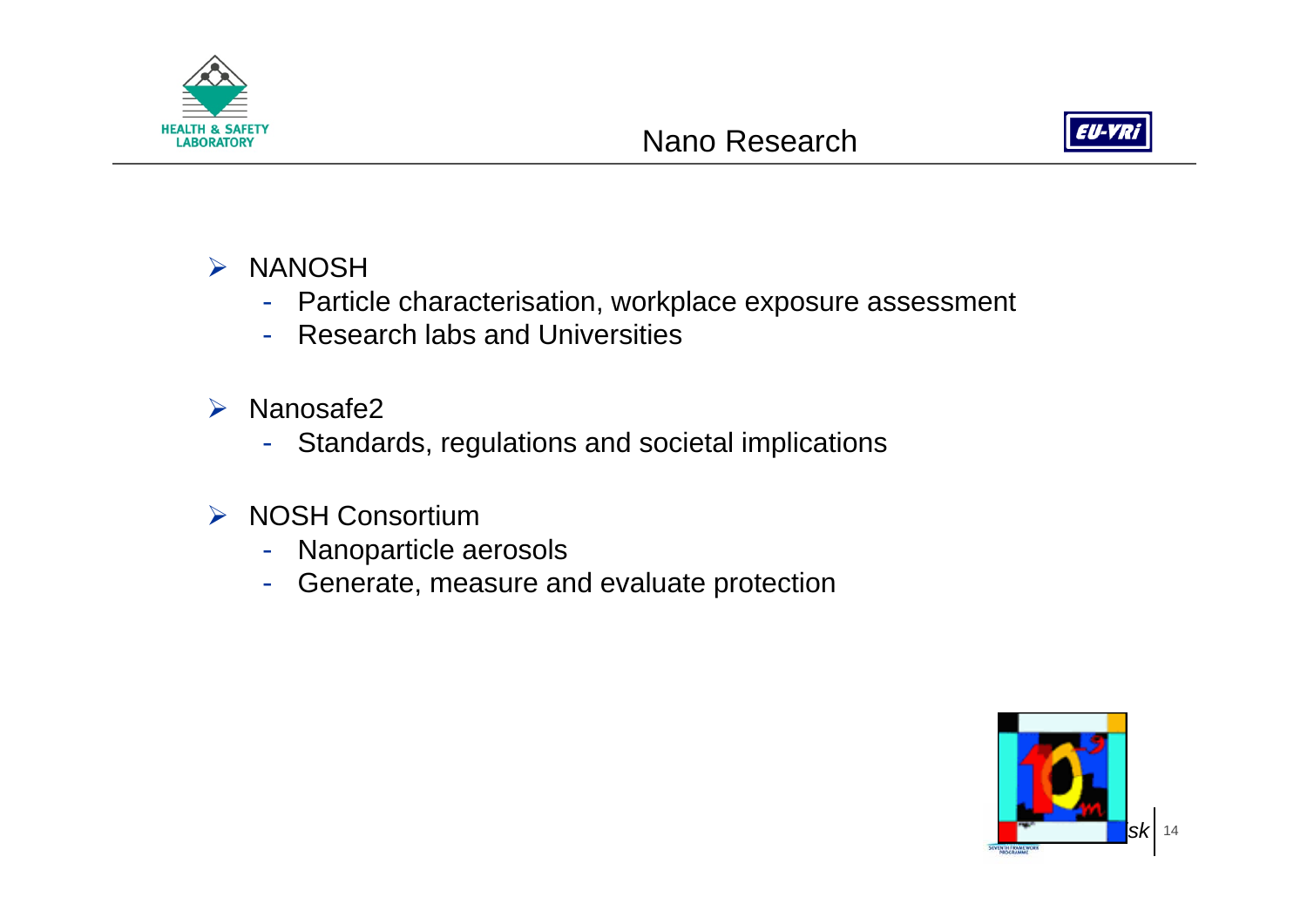



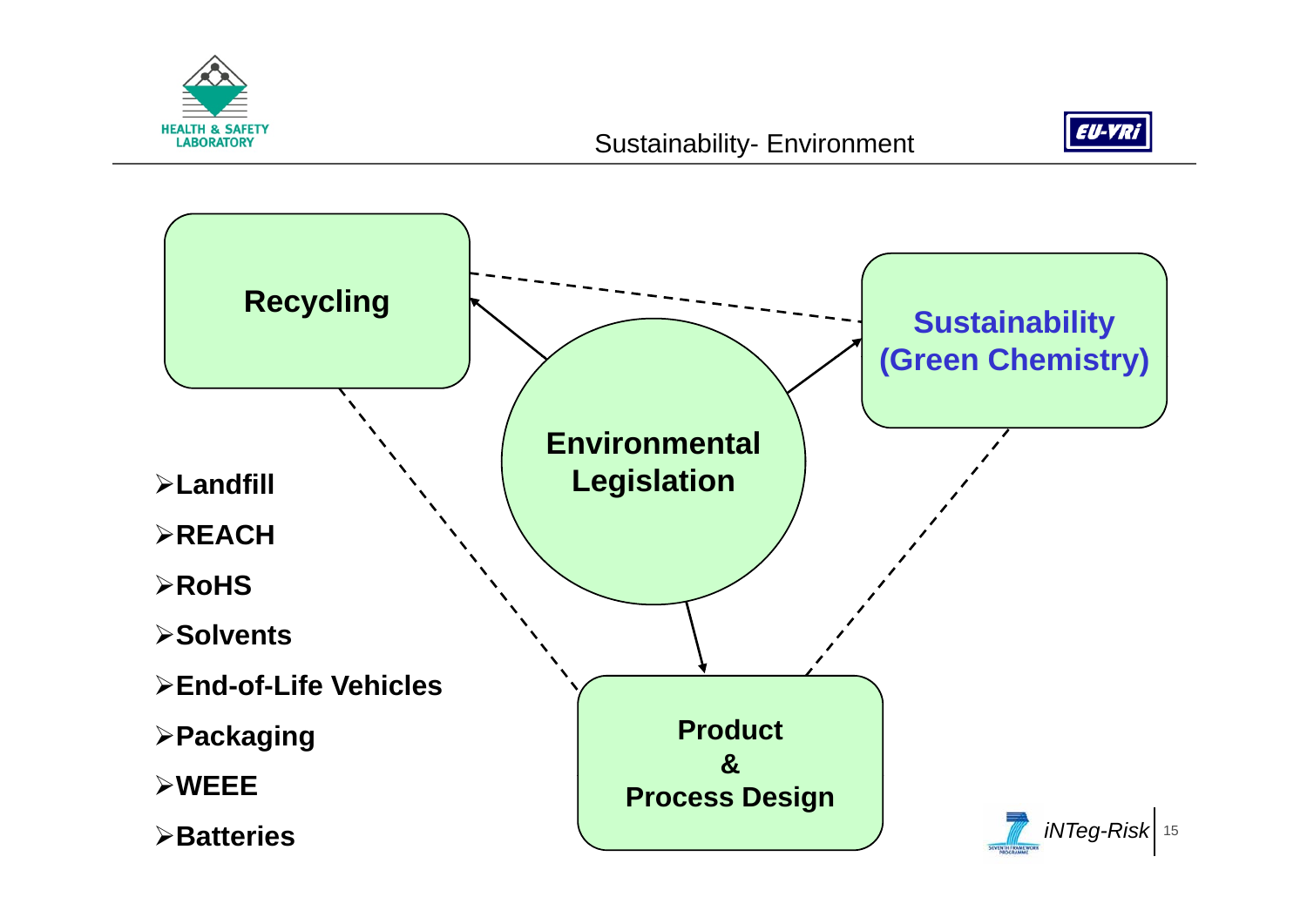



- ¾ European Technology Platform
	- -Strong Industry Support
- $\triangleright$  Materials Technology
	- Energy, Construction, Healthcare
- ¾ Industrial Biotechnology
	- Vegetable Oils/Sugars as Raw Materials
	- Fermentation, Enzymes, Biocatalysis
	- Bio-Plastics, Fuels, Pesticides
- **▶ Reaction & Process Design** 
	- Process Intensification/Optimisation
	- Pressure Systems, Ionic Solvents, Supercritical CO<sub>2</sub>



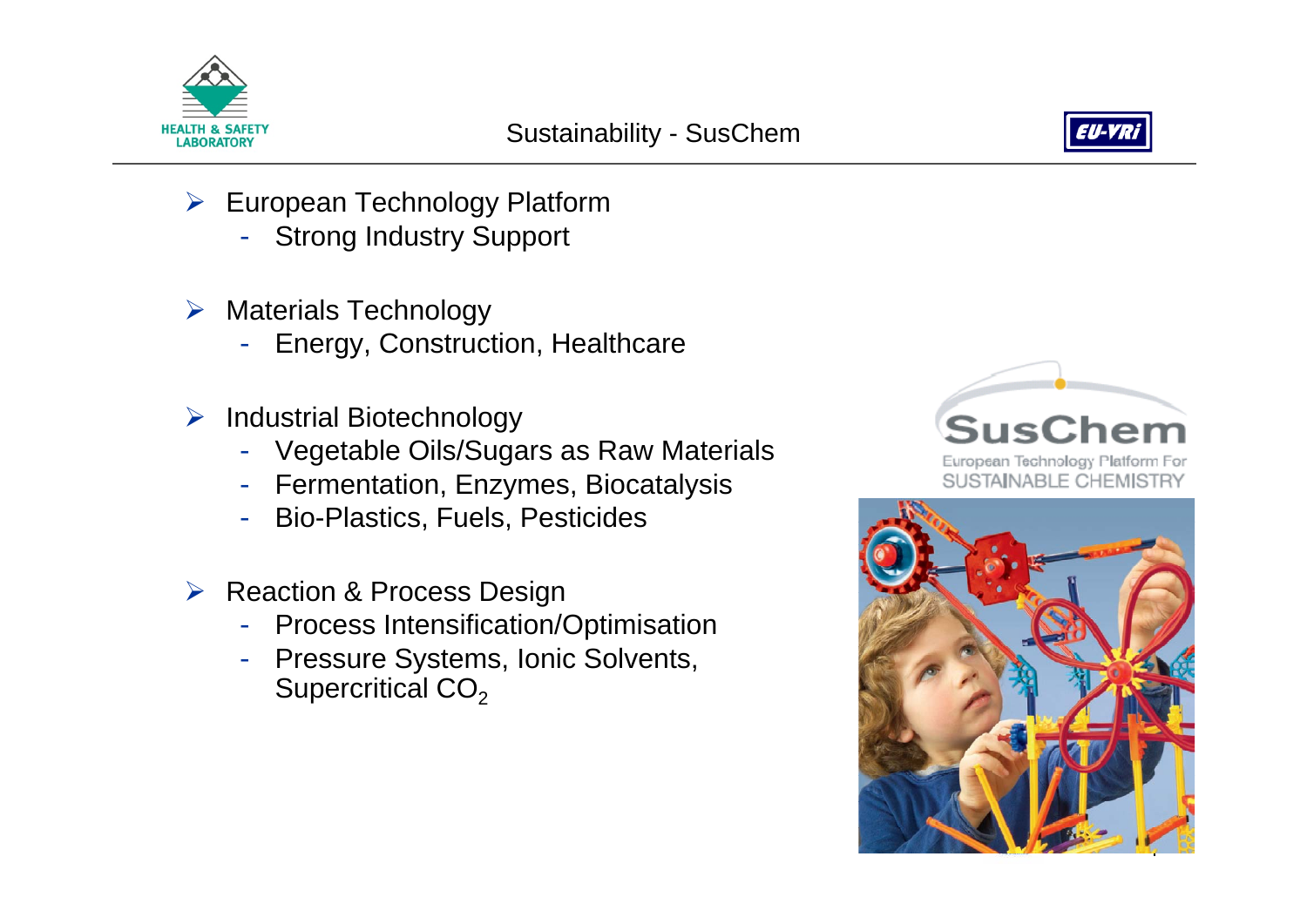



- ¾ Help identify **emerging risks**/ risks which have been overlooked previously
	- e.g. atypical events like Buncefield, Dec 2005, UK
- $\triangleright$  Similar events occurred globally in previous decades but the risks were not properly addressed and reacted to proportionately
- ¾Lessons for knowledge management